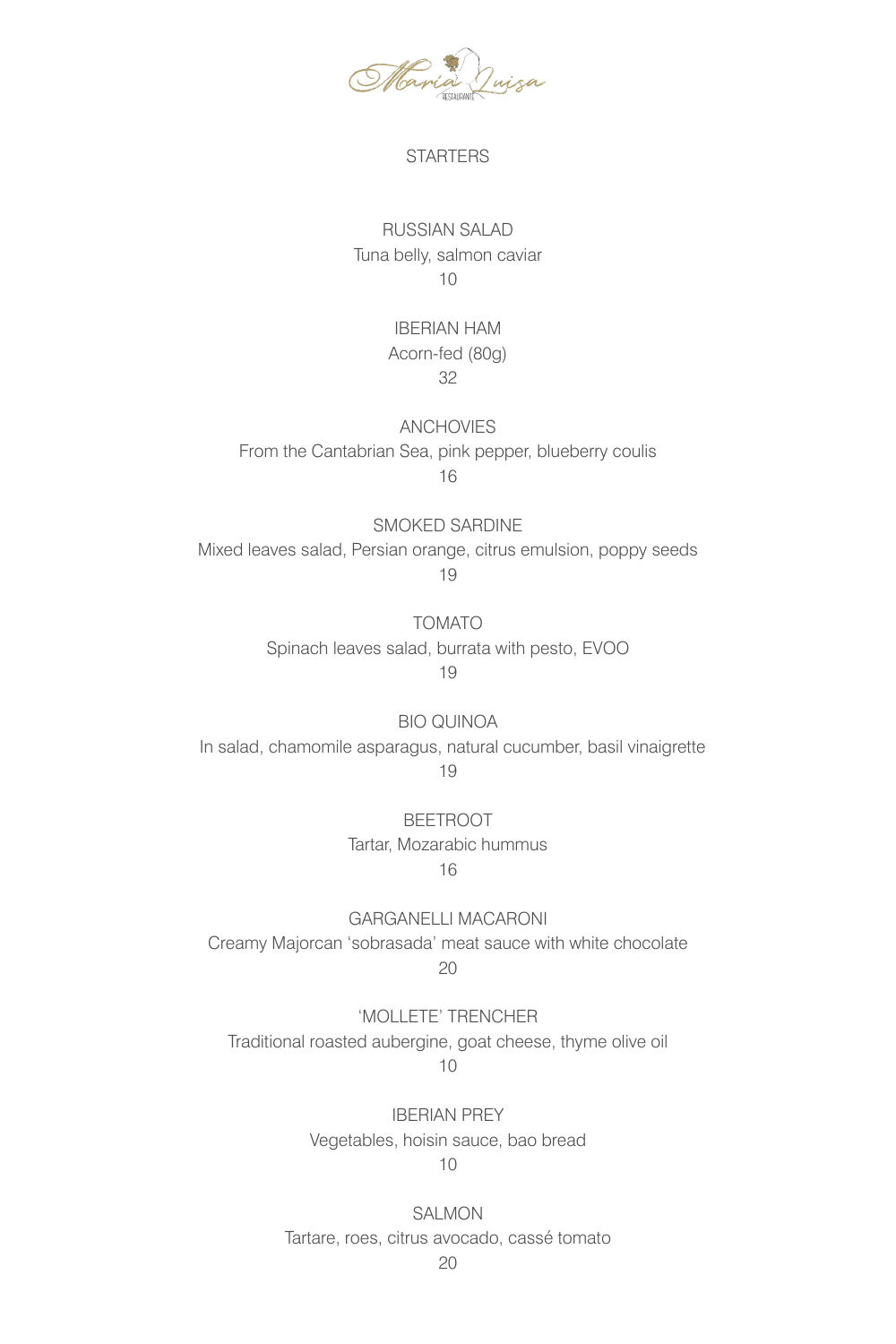

#### FISH

## SEA BASS Sliced potatoes, garlic sauce, Sherry vinegar 32

# WHITE SHRIMP From Huelva, carpaccio 26

**OCTOPUS** Galician, carpaccio, paprika from La Vera, 'mojo picón', EVOO 24

### MEAT

SIRLOIN 'Retinto' beef, chamomile asparagus, glazed onions, bordelaise sauce 32

BURGER Aged beef, Iberian bacon, tomato, cheddar cheese, caramelized onion 18

COCKEREL Baked, stuffed with spiced rice, Castile walnuts, Málaga raisins 26

#### RICE

SEAFOOD PAELLA 'Bomba' rice, shrimp, cuttlefish, mussels 26 (per person)

4 CHEESES RISOTTO Carnaroli rice, parmesan, camembert, smoked sheep cheese, gorgonzola 22 (per person)

Prices in euros. Taxes included. In case of food allergies or intolerances, please ask our staff.